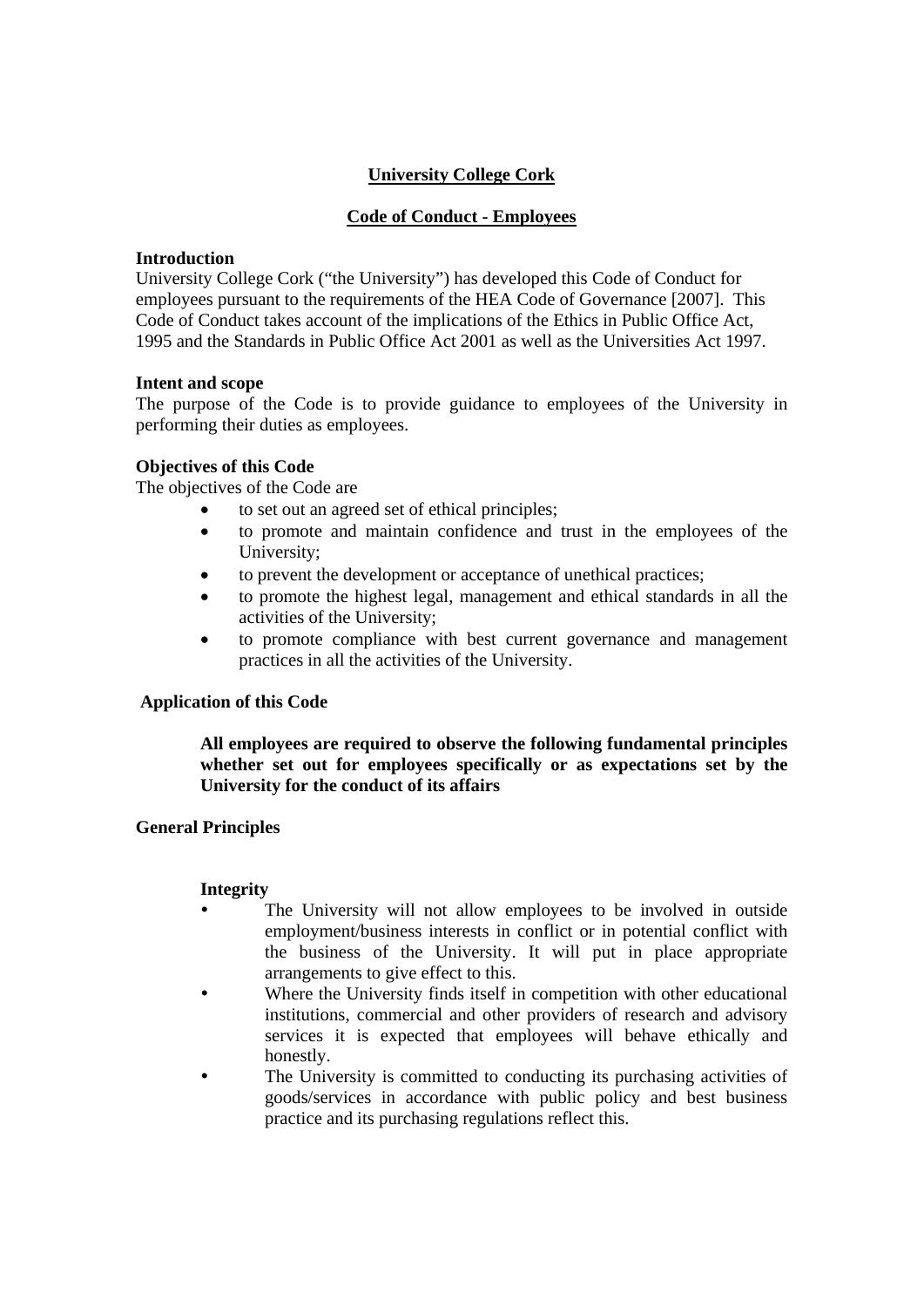- The University is also committed to ensuring that its engagement of consultancy and other services is in compliance with public policy guidelines.
- The University is committed to ensuring that the accounts/reports accurately reflect the operating performance of the University and are not misleading or designed to be misleading.
- The University is committed not to acquire information or business secrets by improper means.
- Employees are not permitted to use University resources or time for personal gain, for the benefit of persons/organisations unconnected with the institution or its activities or for the benefit of competitors.
- Employees are not permitted to receive gifts, hospitality, preferential treatment or benefits which might affect or appear to affect the ability of the donor or the recipient to make independent judgement on business transactions.

# **Information**

- The University is committed to providing access to general information relating to its activities in a way that is open and enhances its accountability to the general public.
- The University will observe appropriate prior consultation procedures with third parties where, exceptionally, it is proposed to release sensitive information in the public interest.
- The University will comply with all relevant statutory provisions (e.g. Data Protection legislation, the Freedom of Information Acts, 1997 and 2003).
- Employees are required to respect the confidentiality of sensitive information held by the University. This would constitute material such as:
	- **Personal information;**
	- information received in confidence by the University;
	- any commercially sensitive information;

### **Obligations**

- The University will fulfil all regulatory and statutory obligations imposed on it by the Universities Act, 1997.
- The University will comply with detailed tendering and purchasing procedures, as well as complying with prescribed levels of authority for sanctioning any relevant expenditure.
- The University requires compliance with measures it has introduced to prevent fraud and to ensure compliance with the prescribed levels of authority for sanctioning any relevant expenditure.